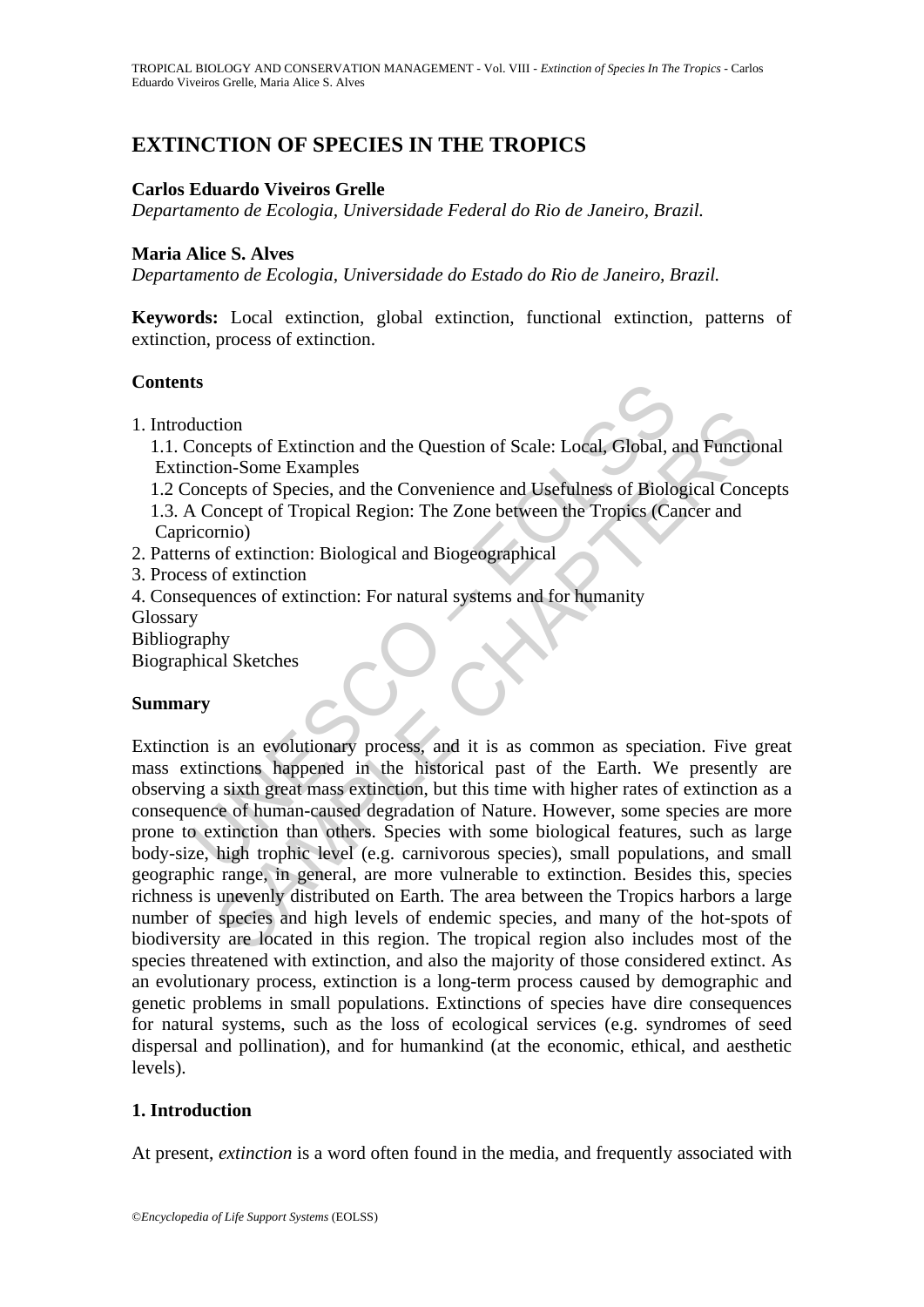the biodiversity crisis. When we hear the word extinction, immediately we envision species and populations that have vanished. This is a common interpretation of the concept, but we must understand that extinction is an evolutionary process, and it constitutes the other side of *speciation*. Thus, extinction and speciation are ongoing processes that have taken place since the origin of life on Earth. It is necessary to understand that extinction is a common biological process, and five great mass extinctions happened in the past, all of them caused by physical events: the first mass extinction happened in the Ordovician (ca. 440mya), the second in the Devonian (ca. 370mya), the third in the Permian (ca. 245mya), the fourth in the Triassic (ca. 210mya), and the fifth at the end of the Cretaceous (ca. 65mya). The real problem is the actual rate of extinction. The Earth is losing thousands of species *per* year, and we probably are experiencing the sixth great mass extinction, but this time caused by humankind.

Frenchig the sixth great mass extinction, out this time caused by in<br>
TO ACCESS ALL THE 11 PAGES OF THIS CHAPT<br>
Visit: http://www.eolss.net/Eolss-sampleAllChapter.a<br>
apply<br>
apply<br>
apply<br>
(G. & Anne, A. (1996). Conservation TO ACCESS ALL THE 11 PAGES OF THIS CH[APTE](https://www.eolss.net/ebooklib/sc_cart.aspx?File=E6-142-TZ-16)R,<br>
Visit: http://www.eolss.net/Eolss-sampleAllChapter.aspx<br>
8. & Anne, A. (1996). Conservation Biology in Theory and Practice, 459 pp. Massachuell Science. [This a comprehensive te - - -

## TO ACCESS ALL THE **11 PAGES** OF THIS CHAPTER, Visit: http://www.eolss.net/Eolss-sampleAllChapter.aspx

#### **Bibliography**

Caughley, G. & Anne, A. (1996). Conservation Biology in Theory and Practice, 459 pp. Massachusetts, USA: Blackwell Science. [This a comprehensive text book on theory of Conservation Biology, with some examples].

IUCN, http://www.iucnredlist.org/ (IUCN has published the Red List of threatened species around the world).

Magnussum, W. (2006). Homogeneização biótica. Pp. 211-229. In: Rocha, C.F.; H.G. Bergallo; M. Van Sluys & M.A.S. Alves (Orgs.). Biologia da Conservação: Essências. São Carlos, Brazil: Editora RiMa. [This new book offers a set of chapters on the applicability of theory in a tropical region].

Myers, N. (1988). Threatened biotas: "hotspots" in tropical forests. The Environmentalist 8: 1-20. [This paper is where Professor Myers launched the term "hotspots of biodiversity"].

Myers, N., R.A. Mittermeier, C.G. Mittermeier, G. A. B. Fonseca and Kent, J. 2000. Biodiversity hotspots for conservation priorities. Nature 403: 853-858. [This paper shows the results of a reanalysis of biodiversity hotspot around the world].

Pimm, S. L, Russel, G. J, Gittleman, J. L and Brooks T. M. 1995. The future of biodiversity. Science 269: 347-350. [In this paper Professor Pimm and their colleagues argue on the erosion of biodiversity, showing the applicability of species-area function to predict the rate of extinctions].

Wilson, E. O. 1997. Biodiversity. National Forum on Biodiversity, Smithsonian Institution, Washington DC. [In this text book Professor Wilson gives us the state of art of biodiversity on Earth].

#### **Biographical Sketches**

**Carlos Eduardo Viveiros Grelle** has degrees in Ecology, Conservation and Wildlife Management and in Zoology, and he is currently an assistant professor at the Departamento de Ecologia, Universidade Federal do Rio de Janeiro. His interests are biogeography, ecology, and conservation of Neotropical mammals.